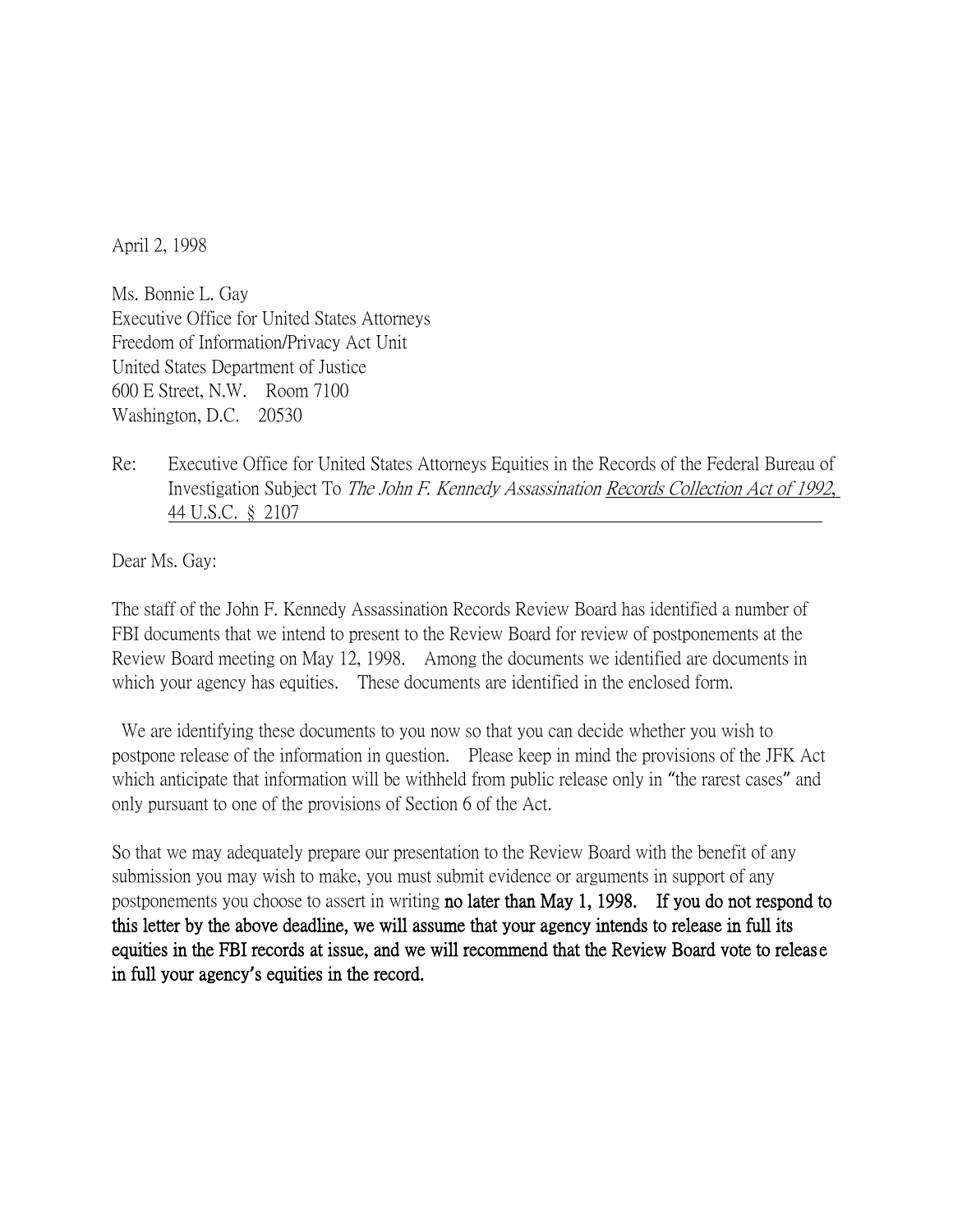Ms. Bonnie L. Gay April 2, 1998 Page 2

In many of the FBI documents with third agency equities, we believe that the third agencies could, consistent with their current guidelines for JFK assassination-related information, consent to full release of the information at issue.

If you have any questions regarding the documents identified on the enclosed forms, please call Carol Keeley or Debbie Beatty of the JFK Task Force at the FBI at (202) 324-0571 or Laura Denk or Kevin Tiernan of the Review Board staff at (202) 724-0088. Thank you, in advance, for your cooperation.

Sincerely,

T. Jeremy Gunn Executive Director

Enclosure